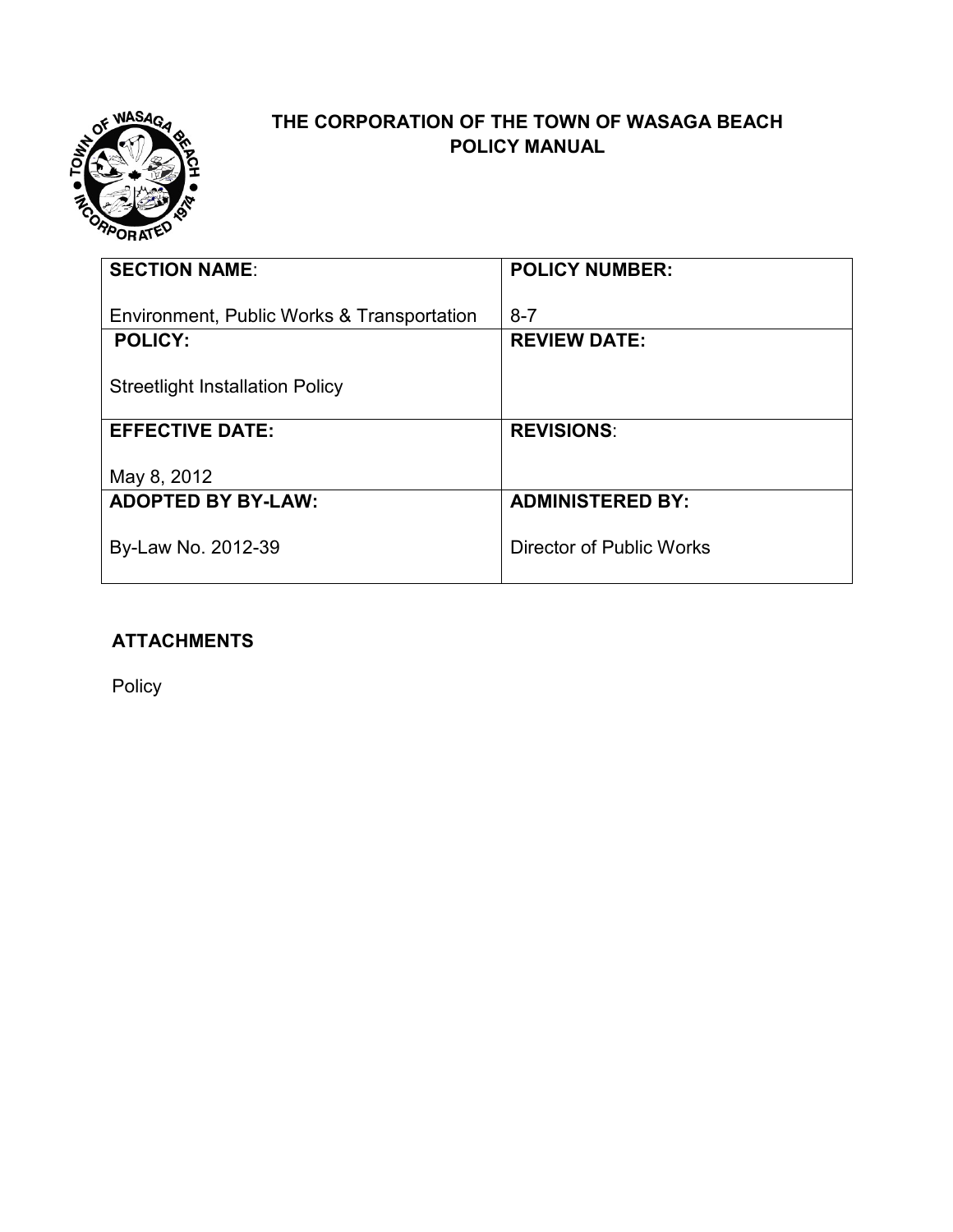

# TOWN OF WASAGA BEACH

# STREETLIGHT INSTALLATION POLICY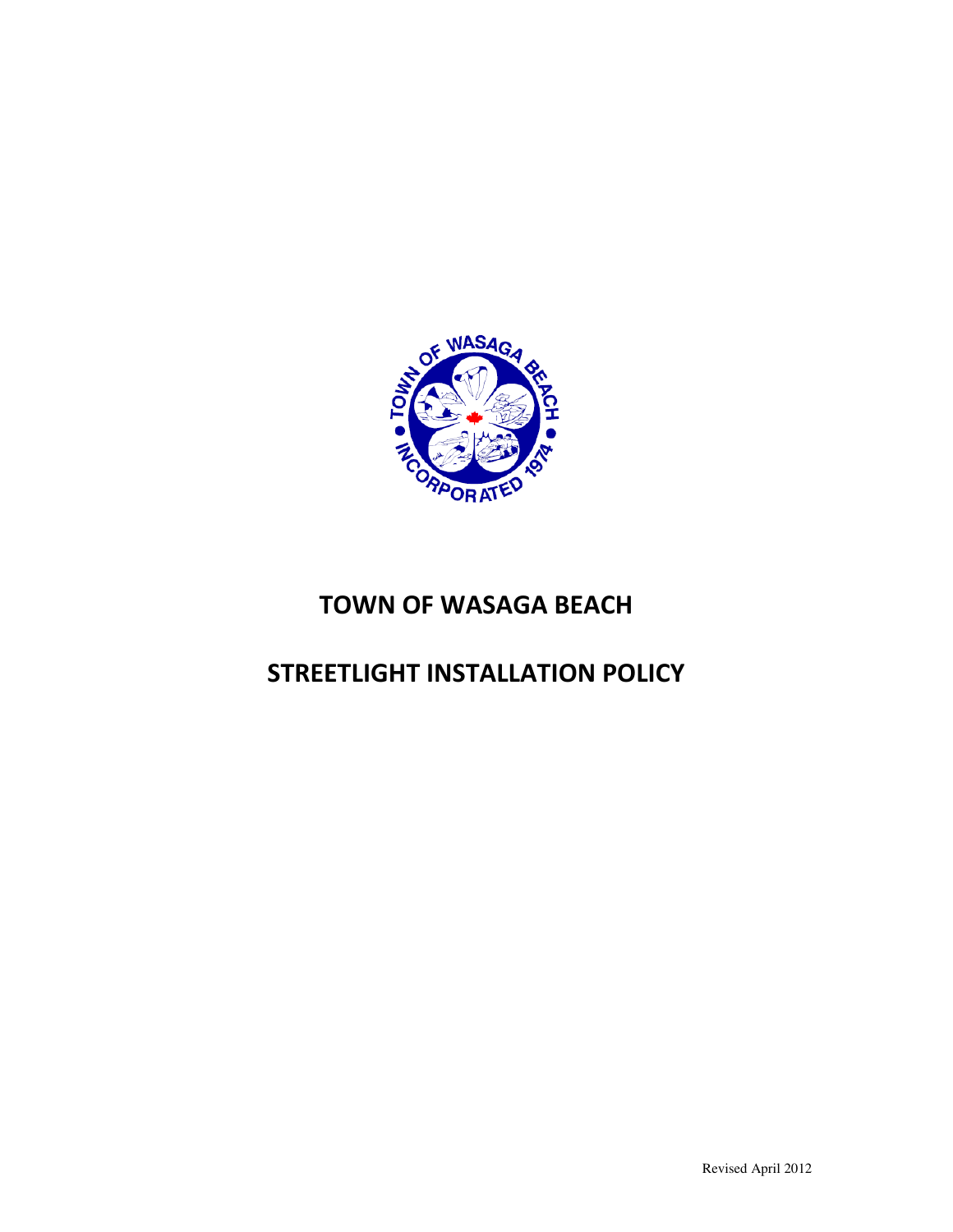#### **I. PURPOSE:**

The purpose of this policy is to establish a consistent and standardized process to evaluate and prioritize the installation of streetlights within the Town of Wasaga Beach.

The policy is intended to provide a procedure for review and approval/denial of streetlight requests, and to provide an ongoing system of prioritizing the need for future installations throughout the municipality.

Public streetlights are intended to provide comfortable visibility within roadways to promote safe passage of vehicular and pedestrian traffic at night, providing economic and social benefits. Streetlights are not designed to light private property, or to provide home security enhancements, which are deemed to be the private homeowner's responsibility.

Streetlights requested for protection of private property (i.e. dusk to dawn lights) will not be considered.

### **II. STATEMENT OF POLICY:**

Council deems it important to provide and improve public street lighting to ensure the safety of vehicular and pedestrian traffic within the municipal right-of-way.

The Town of Wasaga Beach will determine the placement of street lights according to the following criteria:

- 1. Initial installation of public streetlights in new developments is regulated by the Town of Wasaga Beach Engineering Standards and they are installed in accordance with the design drawings for the development, which have been "Accepted for Construction".
- 2. Any streetlights requested, other than Item #1 above, should be placed at locations where increased lighting is necessary for the safety of motor and pedestrian traffic.

 The factors used to determine the need for supplemental streetlighting include, but not limited to, the following:

- a) Intersection locations;
- b) Curve locations;
- c) Dead-end highway locations, including cul-de-sacs;
- d) Highway locations with a high motor vehicle accident history;
- e) Highway locations where potentially hazardous or unsafe road conditions have been identified;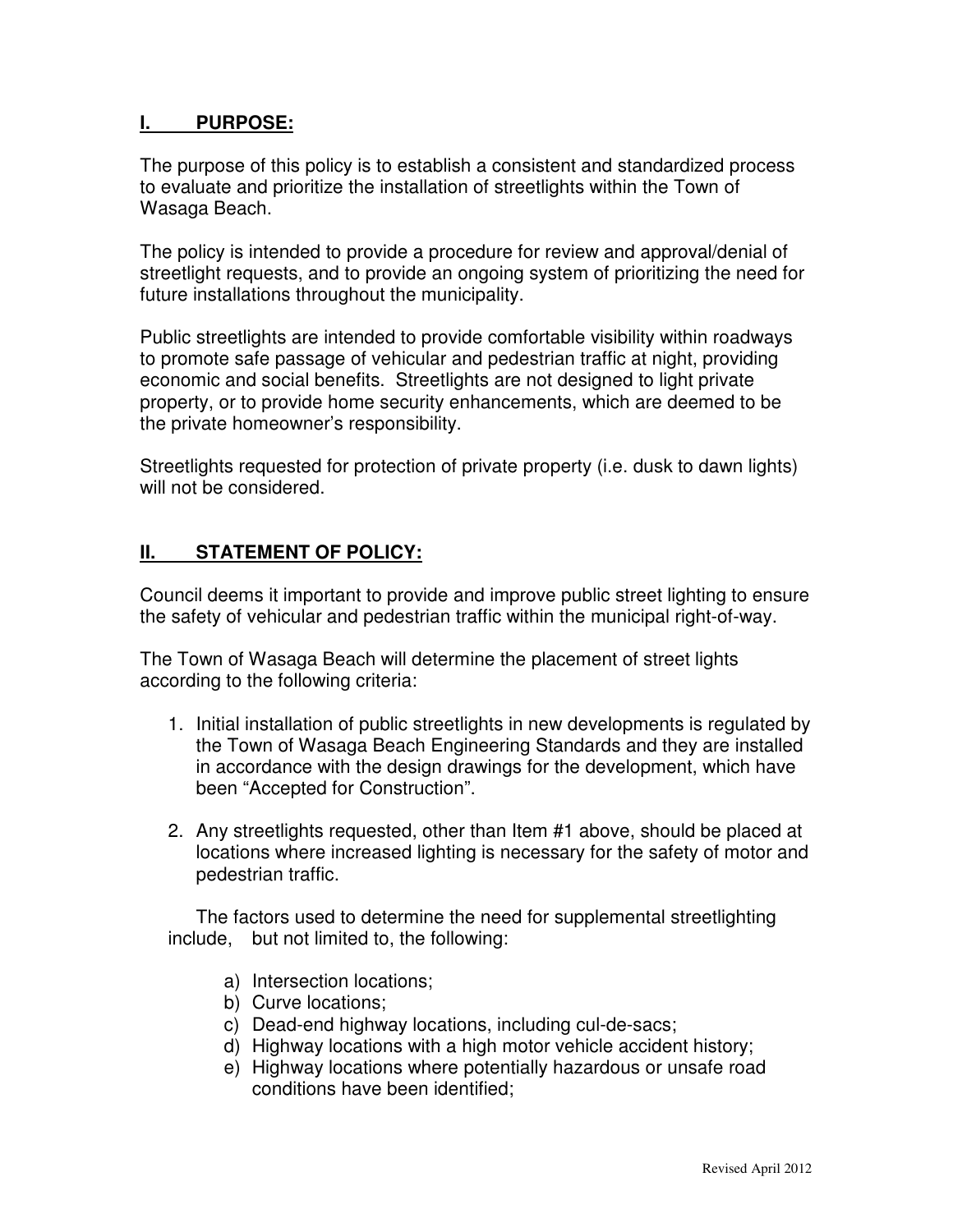- f) Other areas with a high accident history;
- g) Annual average daily traffic and posted speed limit; and
- h) Town of Wasaga Beach Engineering Standards.

### **III. DEFINITIONS**

"Council" means the Council for the Corporation of the Town of Wasaga Beach.

"Director of Public Works" means the Director of Public Works or designate for the Corporation of the Town of Wasaga Beach.

"Engineering Standards" means the Engineering Standards developed for the Town of Wasaga Beach, as amended from time to time.

"Public Works Department" means the Public Works Department for the Corporation of the Town of Wasaga Beach.

"Streetlight" means an outdoor light or a series of outdoor lights that can be attached to poles, are spaced at intervals along a public street or roadway and are illuminated from dusk to dawn.

"Town" means the Corporation of the Town of Wasaga Beach.

"Wasaga Distribution Inc." means the hydro-electric utility company for the Corporation of the Town of Wasaga Beach.

### **IV. OBJECTIVE CRITERIA FOR CONSIDERATION:**

Streetlighting is a discretionary action. The Town of Wasaga Beach will consider roadway safety, availability of budget, excess lighting onto nearby homes, and energy consumption when making recommendations and decisions regarding new streetlight installations.

### **V. POLICY FOR APPROVAL:**

Requests for streetlights will be evaluated by the Town of Wasaga Beach Public Works Department and approved or denied by the Director of Public Works or designate, based on the following objective criteria:

1) The streetlight is needed to improve the safety of the motoring and pedestrian public as described in Section I – Purpose of Streetlights;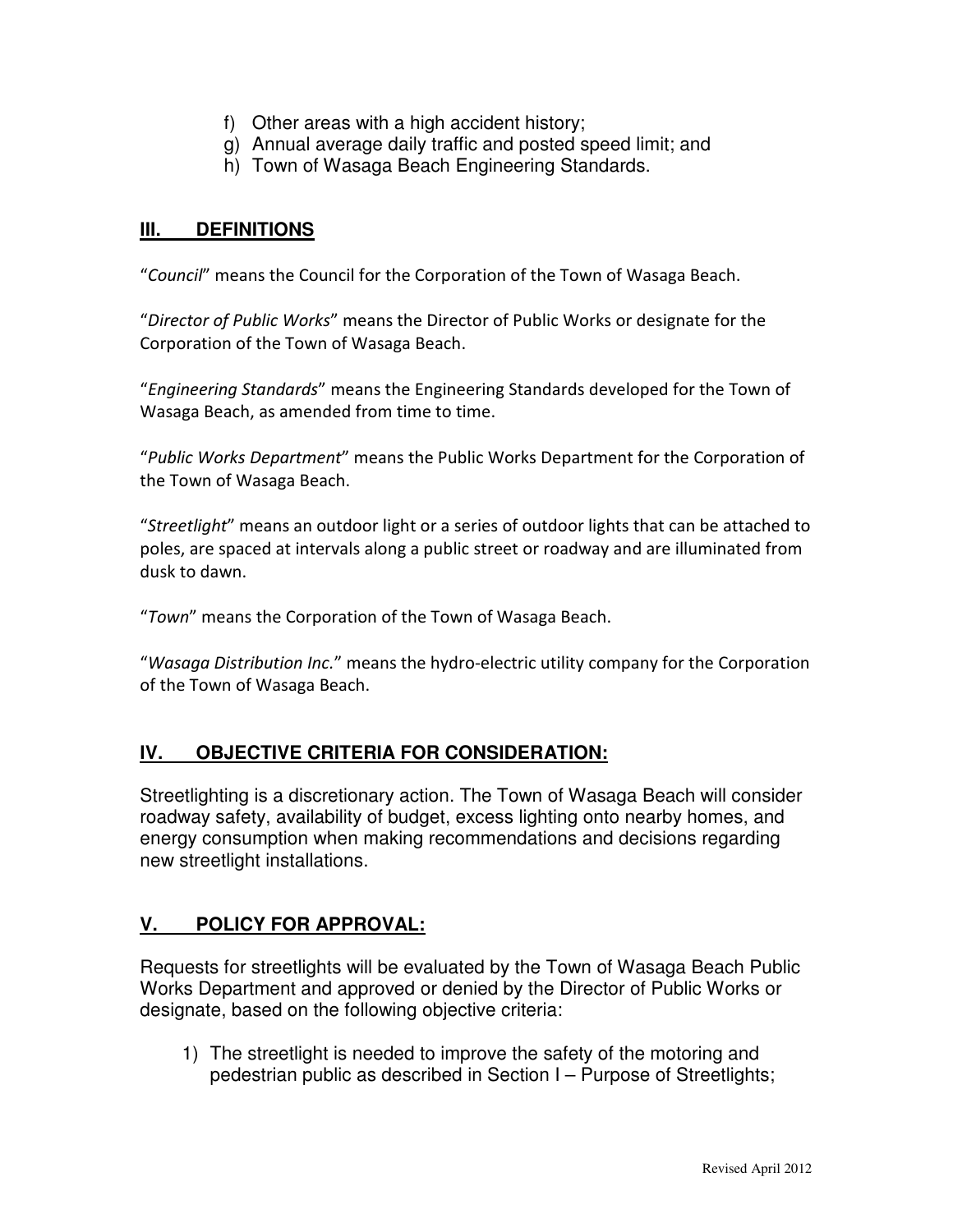- 2) Other methods of increasing safety such as the use of signs, reflectors and paint do not produce sufficient warning;
- 3) Improve safety of pedestrian crossings; and
- 4) Budgetary constraints.

#### **VI. PROCEDURE FOR EVALUATION OF NEED AND APPROVAL:**

The process for approval for installation of a streetlight by the Public Works Department will begin in one of two ways: 1) property owner request, and 2) ongoing review of need.

- 1. Property Owner Request:
	- A. Requests for streetlights may be made by residents, business operators, or other users of the highway.
	- B. Upon receipt of the request, the Public Works Department and/or Wasaga Distribution Inc. will undertake a field survey and public safety evaluation of need. Supervisory staff will conduct an evaluation of the streetlight application, prepare a report of the location's characteristics, confirm motor vehicle accident history, if available, potential hazards and unsafe road conditions of the location, and present the results and recommendation to the Director of Public Works for action.
	- C. If the request is denied, the Director of Public Works will inform the property owner(s) making the request.
	- D. The applicant may appeal the denial to the Public Works Committee, who may overturn the Director's decision.
	- E. If the request is approved, the Director of Public Works shall direct the order for a new streetlight, and will inform the property owner(s) making the request.
	- F. The actual date of installation will be determined in accordance with availability of budget for new streetlight installation. The Public Works Department will oversee the installation arrangements in consultation with Wasaga Distribution Inc.
- 2. Review of Need
	- A. The Public Works Department will perform regular analyses of streetlight need at locations identified from routine patrol, and identify areas in need of future streetlight installation and forward those reports to the Director of Public Works or designate.